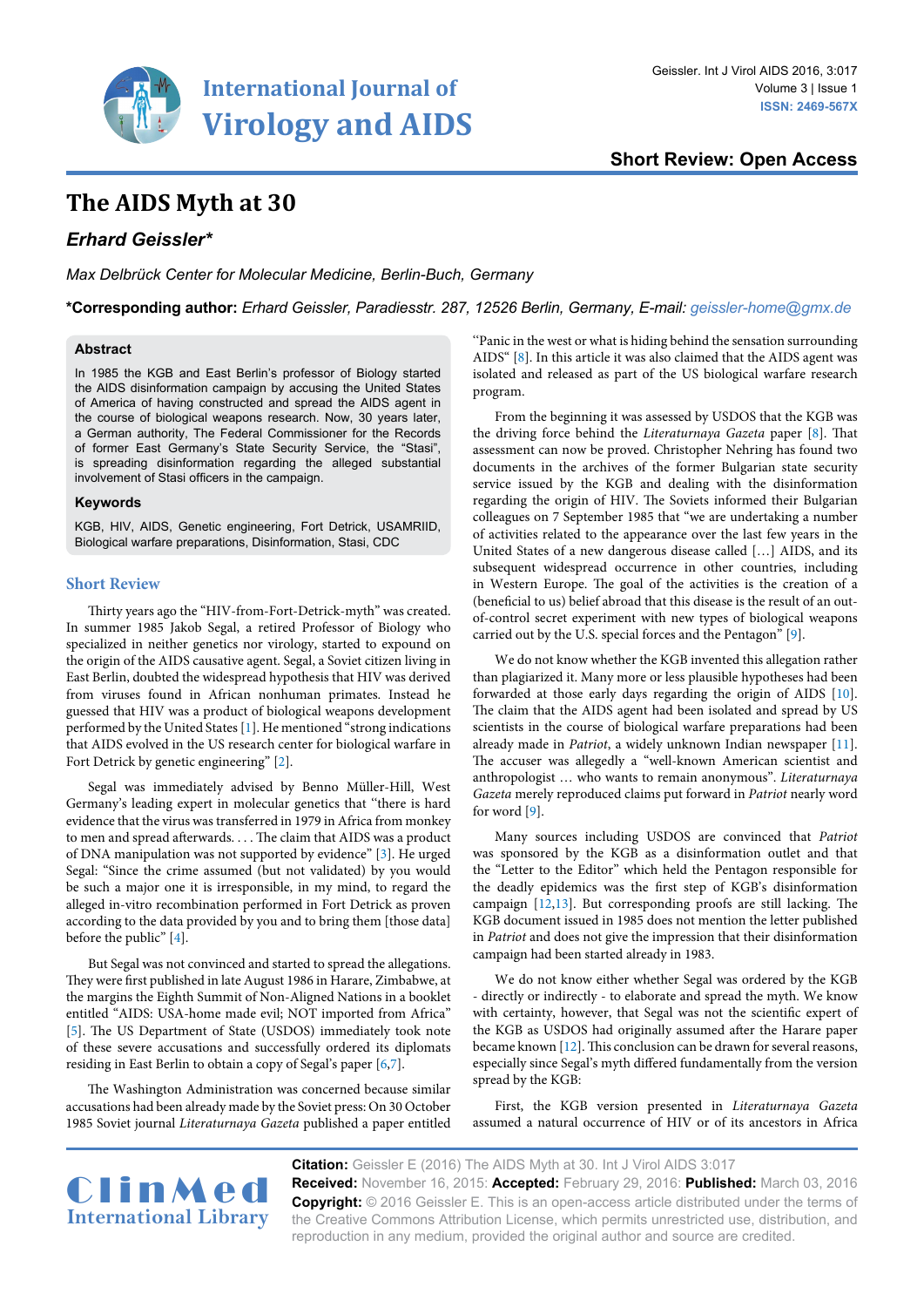or South America. That notion corresponded with the majority of the hypotheses forwarded in the mid-1980s regarding the origin of AIDS. Segal, however, was a outspoken opponent of the assumptions of an African origin of AIDS, of the title of his Harare booklet "NOT imported from Africa". Similar to numerous African doctors Segal was convinced that the AIDS-from-Africa theory was motivated not by scientific evidence but by racial prejudice.

Secondly, according to the KGB version scientists who collected HIV or its ancestors in Africa or South America as part of an US biological weapons development program brought the virus to laboratories in the Centers of Disease Control and Prevention (CDC) in Atlanta, Georgia, and Fort Detrick, Maryland. The KGB rumour also claimed that final isolation of HIV took place in CDC's Maximum Containment Laboratory. By contrast, the CDC was not mentioned by Segal.

Thirdly, while the KGB assumed a natural origin of HIV Segal proclaimed a artificial creation of the agent by means of genetic engineering at Fort Detrick.

Furthermore, in another document issued not before the end of October 1986 and filed in the Bulgarian archive, the KGB admits explicitly that Segal's myth had been published independent of their own activities: "Independently of our efforts, the version got picked up by a number of large bourgeois newspapers, including the English *Sunday Express* - which inured the story with additional veracity and authority. Especially well-known became the articles and brochures by the author Jacob Segal, a professor of the Humboldt Institute at the Berlin University" [\[14](#page-2-13)]. At that time the KGB revised its original characterization and adopted Segal's version regarding the artificial construction of HIV by genetic engineering.

Moreover, the KGB stopped its AIDS disinformation campaign by the end of 1987, after numerous US objections including the objections forwarded by Secretary of State George P. Shultz when he met General Secretary Gorbachev on 23 October 1987 in Moscow [[10](#page-2-2)]. Segal, on the contrary, did not change his mind even after the discovery of the real ancestors of the HIVs and continued his disinformation campaign even after East Germany and the Soviet system collapsed until his death in 1995.

Presumably Segal did not act on behalf of the KGB. Was he instructed by others?

After the peaceful revolution in East Germany, officially the German Democratic Republic (GDR), two former officers of the GDR security service, informally known as the "Stasi", claimed that the myth was elaborated and spread by KGB *and Stasi in cooperation* and that Segal was their puppet [\[15\]](#page-2-14).

No documentary proof regarding the alleged role of the Stasi was provided and the allegations could be fully rejected. [\[16\]](#page-2-15) Nevertheless the claims of the former Stasi officers believed and spread by several authors, especially by Dr. Thomas Boghardt, at that time historian of the International Spy Museum in Washington [[13](#page-2-5)] Boghardt did not only repeat the claims of the former Stasi officers without confirming them, but did enrich them with additional unfounded allegations. His influential paper was published in a journal edited by the CIA and was honored with an ''Annual Studies in Intelligence Award'' which is sponsored by the CIA.

A thorough critical review of this paper revealed that Boghardt's assertions regarding the major role of the Stasi in creation and spreading the myth is wrong: The Stasi was not substantially involved in the AIDS disinformation campaign, neither creating nor spreading the myth [\[10\]](#page-2-2).

We reached this conclusion even after Thomas Nehring had provided us with some additional documents found in the archives of the former Bulgarian State Security Service which dealt with some attempts of two or three Stasi officers to cooperate with their Bulgarian colleagues regarding the myth between 1986 and 1989. These East German officers were members of the *Hauptverwaltung Aufklärung*  (HV A, Main Directorate A) of the GDR Ministry for State Security, department X (ten), responsible for disinformation. They already had been informed by the KGB at an unknown date before October 1986 about the Soviet AIDS disinformation campaign with the intention for them to participate in the action.

When the HV A/X officers became aware in September 1986 on the distribution of Segal's booklet in Harare – presumably by surveillance of the US Embassy in East Berlin – they immediately contacted their Bulgarian counterparts. On this occasion they pretended that their department had triggered Segal to elaborate the myth and that their department was responsible for the world-wide distribution of the myth, thus suggesting their responsibility for the release of the Harare booklet. But that was not correct [[10](#page-2-2)].

Presumably also false was the claim of the Stasi officers to have been involved in the production of a movie dealing with the different hypotheses discussed in 1987-88 on the origin of AIDS. Such a film, *Die Afrika-Legende*, was indeed broadcasted in the Federal Republic of Germany in 1989 and in an extended version entitled *Monkey Business,* in the United Kingdom. But there is no independent proof of Stasi participation in the production and co-funding of the film except for the minutes taken of two meetings of the Bulgarian and East German secret service officers. Besides that, the film does not focus on the myth. Segal does summarize it. But a dozen other experts interviewed, including Myron Essex, Robert Gallo, and Luc Montagnier, rejected it or did not mention it at all [\[10\]](#page-2-2).

The only real activities of the HV A offers in that field have been the submission of several papers more or less related to AIDS and publicly available. They requested their Bulgarian colleagues to join their activities in spreading the myth although they knew that "Big Brother" - the KGB - had already stopped the campaign and although the East German Government had dissociated from the myth and that the myth had been evaluated as "politically deleterious" by other departments of the GDR Ministry of State Security.

Stasi documents which survived the peaceful revolution in East Germany are filed and evaluated by The Federal Commissioner for the Records of the State Security Service of the former GDR, abbreviated "BStU". Surprisingly a publication recently released by the BStU adopted the claims of the Stasi officers and the minutes taken from the conferences held between the Bulgarian and German secret service men completely uncritical and without seeking for independent proof [[17\]](#page-2-16). The authors also uncritically repeated doubtful assertions claimed by former Stasi officers and/or their unofficial collaborators or informers.

Moreover, they omitted completely the reactions of the GDR government and internal critical reviews of the myth by other departments of the Minister for State Security. When the United States realized that East Berlin's Jakob Segal, who was mistakenly regarded as the KGB's scientific expert, continued to accuse the USA of having created the AIDS agent (and thus accusing them not only to have threatened the world with a novel deadly disease but to have grossly violated the 1972 Biological and Toxin Weapons Convention) they protested in East Berlin against Segal's allegations. Within a few days the Foreign Ministry of the GDR consulted other involved ministries and informed the US Embassy in East Berlin that the Government does not share Segal's position [\[18\]](#page-2-17). Unfortunately Segal was not a citizen of the GDR but of the USSR. He was a member of the Soviet Union's Communist Party. Hence the leadership of the GDR was only able to forbid Segal to spread the myth within the territory of the GDR. But it was unable to prohibit him to spread the myth abroad.

Hence, thirty years after the creation of the myth disinformation is still spread regarding an alleged substantial participation of East Germany's secret service in the HIV-from-Fort-Detrick disinformation campaign.

# **Acknowledgement**

The author thanks Hans-Ulrich Geissler, John Hart and Robert H. Sprinkle for advice and comments.